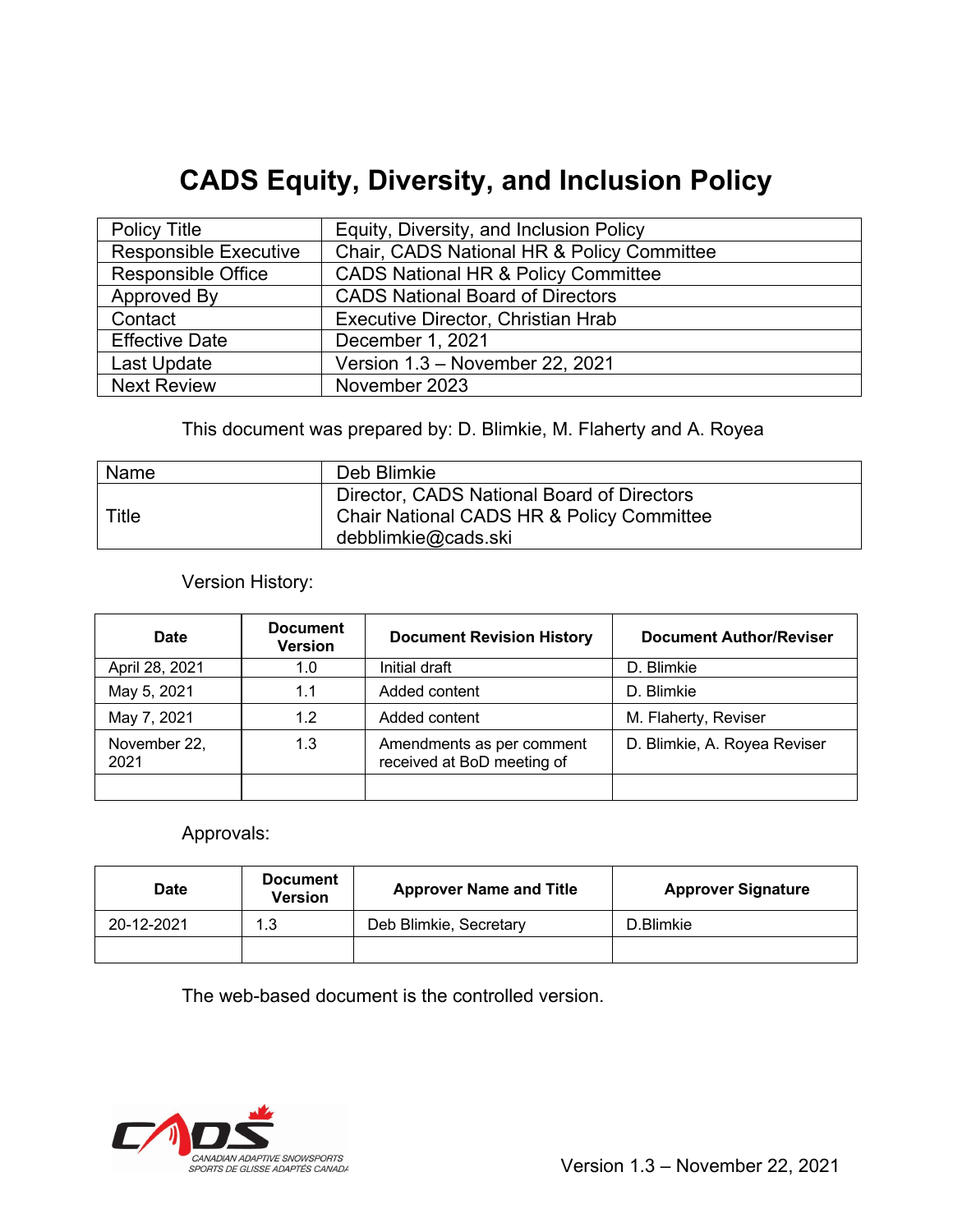The Responsible Executive will publish revisions to this document on the CADS National Website www.cads.ski and may simultaneously distribute alerts via email notification to concerned parties.

Copies or extracts of this documentation, which you may download from the CADS National website, are uncontrolled copies and may not reflect current, approved content. You are responsible to ensure that you are accessing the latest revision.

## **Table of Contents**

| <b>1. Policy Statement</b>    | 2 |
|-------------------------------|---|
| 2. Definitions                | 3 |
| 3. Objectives of this Policy  | 4 |
| 4. Responsibilities           | 5 |
| 5. Policy Review and Approval | 7 |

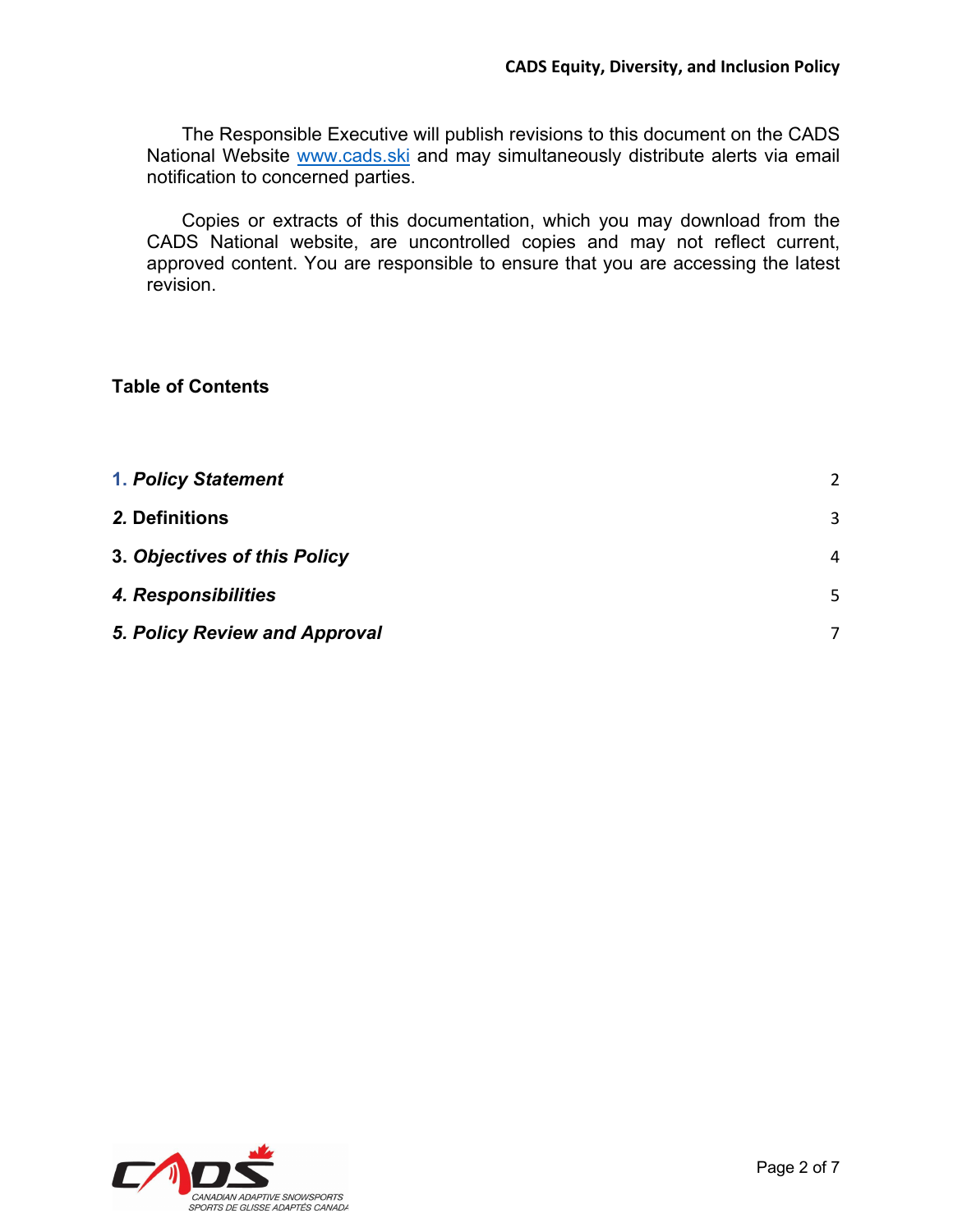## **1. Policy Statement**

Canadian Adaptive Snowsports (CADS) is committed to providing a sport and work environment in which all individuals are treated with respect and dignity and that all activities be conducted in accordance with the CADS Values of Fun, Inclusion and Respect. Everyone has the right to participate and work in an environment which promotes equal opportunities and prohibits discriminatory practices.

With this purpose in mind, this policy<sup>1</sup> is intended to articulate a core set of principles that have led to the development and implementation of directives for how CADS promotes equity, diversity, and inclusion for all Participants in all CADS activities.

CADS holds the duty, right, and the legal and moral responsibility, to ensure that all Participants affiliated with the organization are treated fairly, equitably, and respectfully, and to provide a learning, working, and living environment that is free from discrimination based on characteristics of identity, including, but not limited to, gender, race, sexuality, disability, religion, ethnicity, or creed.

## **2. Definitions**

The following terms have these meanings in this Policy:

## **Diversity**

The demographic mix of the CADS community. Involves recognizing and respecting everyone's unique qualities and attributes but focuses particularly on groups that remain underrepresented.

## **Equity**

The fair and respectful treatment of all people. Involves the creation of opportunities and reduction of disparities in opportunities and outcomes for diverse communities. It also acknowledges that these disparities are rooted in historical and contemporary injustices and disadvantages.

## *Equity*-**deserving groups**

Communities that identify barriers to equal access, opportunities, and resources due to disadvantage and discrimination, and actively seek social justice and reparation. This marginalization could be created by attitudinal, historic, social, and environmental barriers based on characteristics that are not limited to age, ethnicity, disability, economic status, gender, nationality, race, sexual orientation, and creed.

## **Discrimination**

<sup>&</sup>lt;sup>1</sup> policy adopted from alpinecanada.org

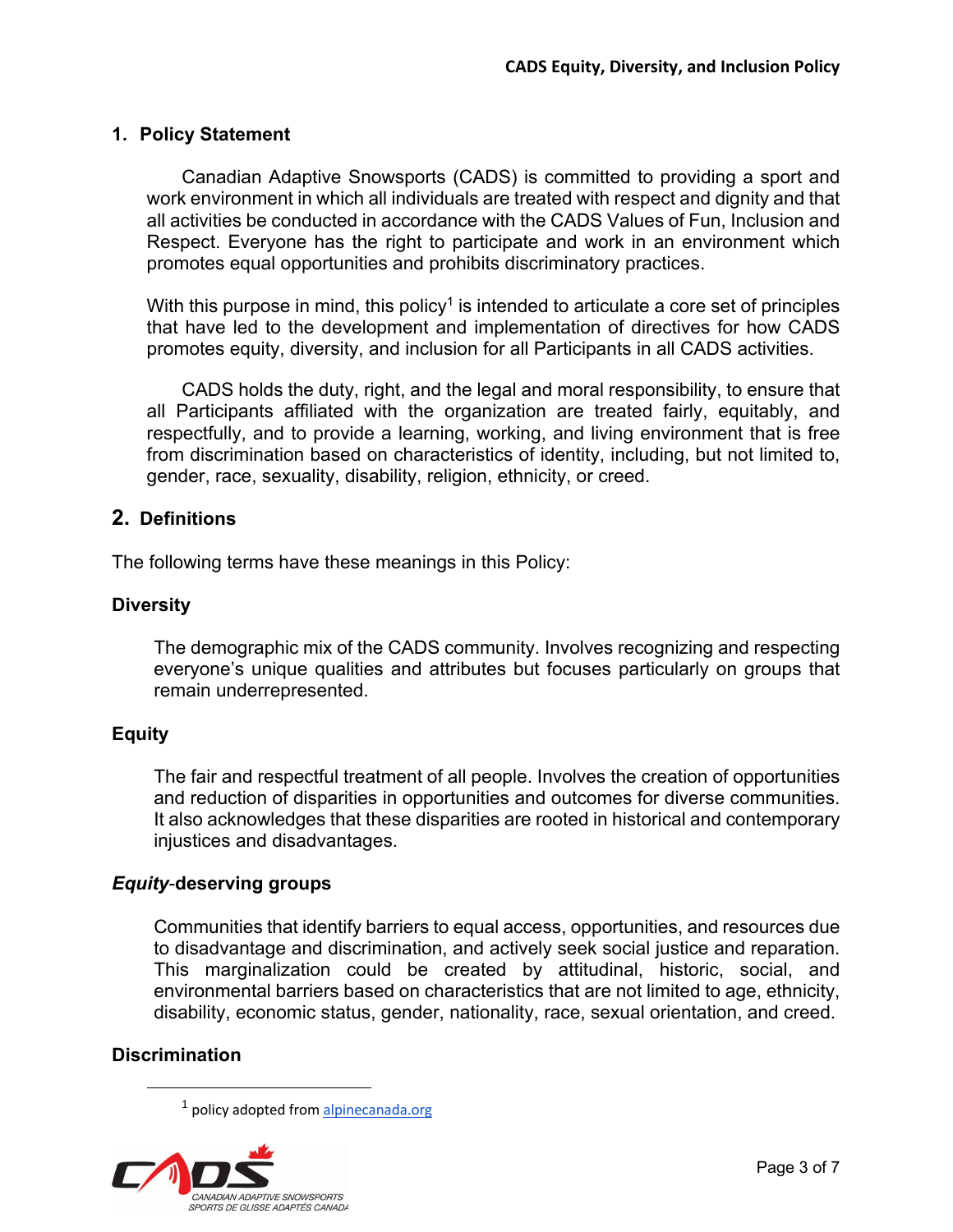Differential treatment of an individual based on one or more prohibited grounds which include race, citizenship, national or ethnic origin, colour, religion, age, sex, sexual orientation, gender identity or expression, marital status, family status, genetic characteristics, or disability. Gender i.e. A person's internal sense of being male, female, some combination of male and female, or neither male nor female. Can also be defined as the totality of physical and behavioral traits that are designated by a culture as masculine or feminine.

## **Gender equity**

The fair allocation of resources, programs, and decision making to all individuals without discrimination based on gender identity. Gender Equity also involves addressing any imbalances in the benefits available to individuals of different gender identities. For the purposes of this policy, when we consider gender equity issues, we are referring to the experiences of all Participants who identify as women.

#### **Inclusion**

The means of creating an environment where everyone feels welcome and respected, focusing on groups that remain underrepresented. It means creating the conditions to have the opportunity to fully participate within CADS. It is important to note that while an inclusive group is diverse, a diverse group is not always inclusive. An inclusive sport organization strives for equity and respects, accepts and values difference.

#### **Participants**

Individuals who are engaged in activities that are provided, sponsored, promoted, supported, or sanctioned by CADS. Without limiting the generality of the foregoing, Participants include, but are not limited to:

- i. Board of Directors
- ii. Employees
- iii. Contract staff
- iv. Volunteers, Coaches / Instructors
- iv. Students, Family, Friends & Caregivers

## **3. Objectives of this Policy**

CADS recognizes the following benefits of Inclusiveness & Diversity

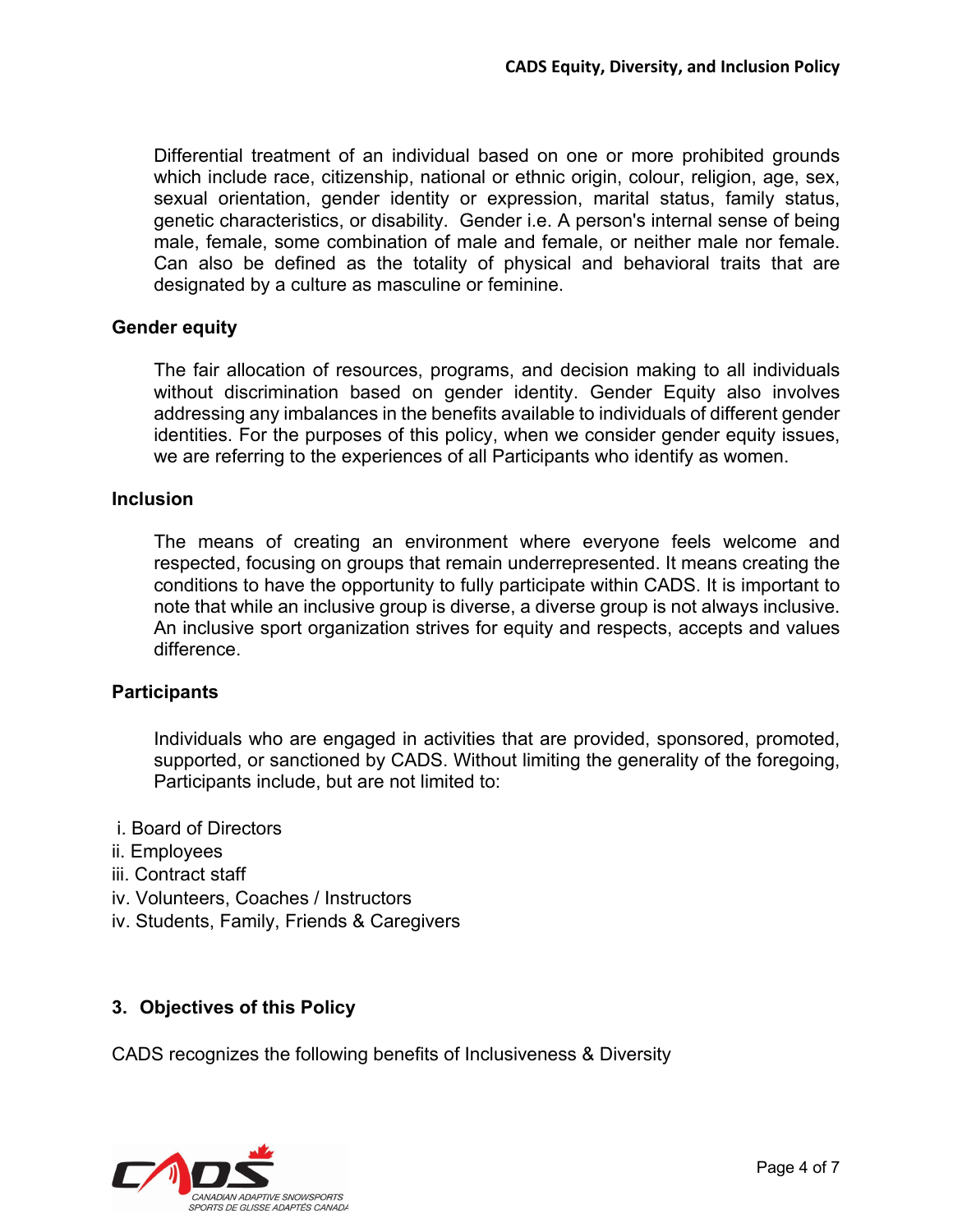3.1 Build a larger, stronger, and more effective organization: by fully representing the population base and tapping the resources of every member and Participant.

3.2 Attract more members to the organization: by being inclusive of all members and Participants appeals to a wider member case, attracts public interest and invites greater private investment.

3.3 Increase knowledge sharing and improving the safety of sport for all.: by working together and building equal partnerships,

3.4 Mitigating Risk: by fulfilling its legal responsibility to treat everyone involved in CADS fairly and making a commitment to equity, diversity, and inclusion. To establish the types of behaviour that shall be considered offensive.

3.5 Create an equitable, diverse, and inclusive skiing community: by helping CADS provide conditions where all members and Participants feel welcomed, supported, included, valued, and empowered to succeed.

## **4. Responsibilities**

Employees,staff, directors, volunteers, Instructors, coaches, students , family & Friends and member organizations of CADS are jointly responsible to enhance equity, diversity, and inclusion within the organization:

#### **Learning and Education**

Offer education to Participants, including the wider community to better understand and implement this policy.

Increase all Participants' knowledge and understanding of barriers that impact equal representation in CADS and member organization programs .

Provide educational resources to enhance Participants' understanding of equity and diversity.

#### **Governance**

Ensure a governance structure within the sport and work environment that promotes fair and equitable participation.

## **Operations**

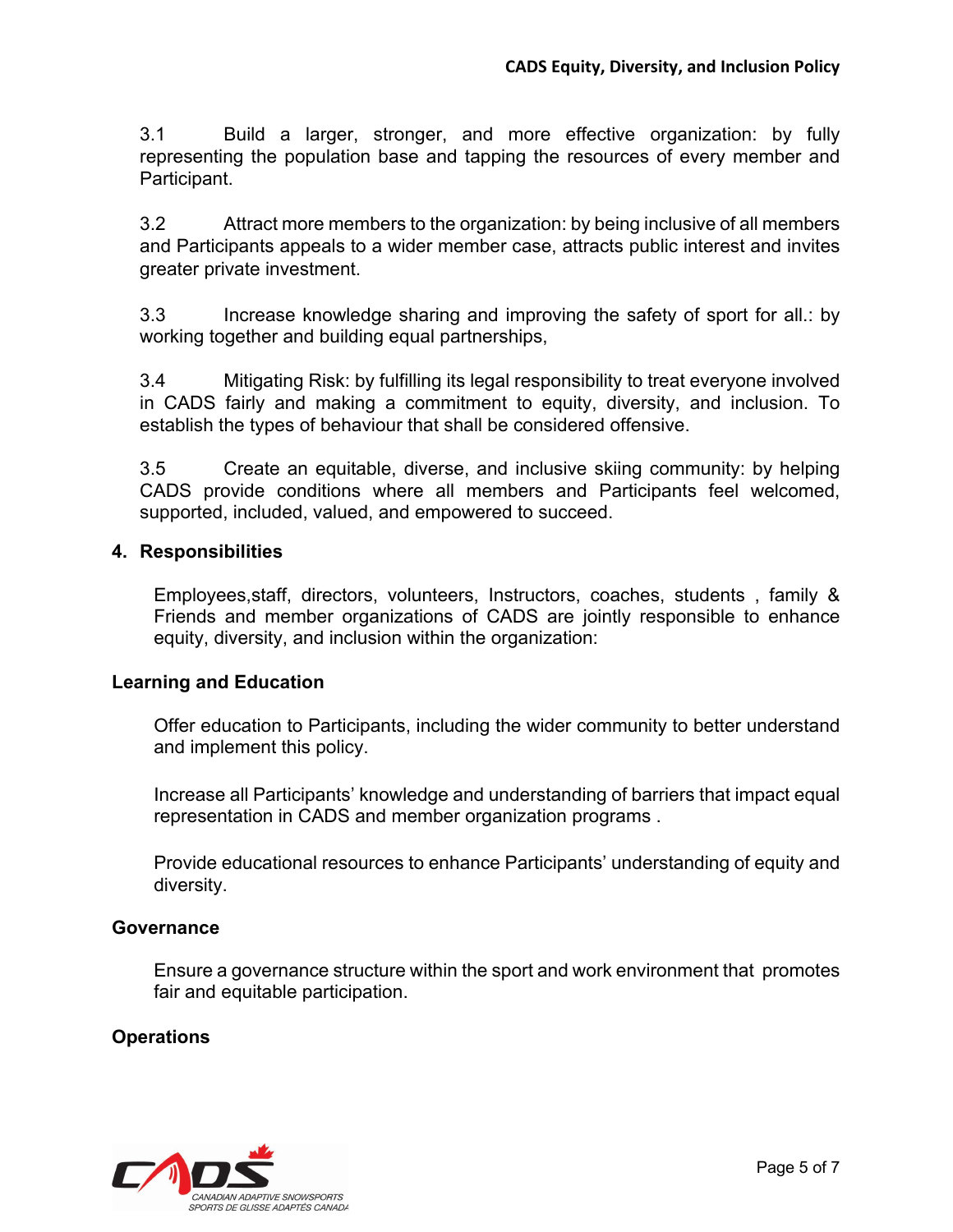Incorporate equity, diversity, and inclusion matters into CADS' strategic plan, actions, and operations, including management, sponsorship, marketing, media, and communications.

#### **Complaints**

Handle any instance of discriminatory behaviour according to complaint procedures outlined in Section X of CADS' *Harassment Policy.*

Participants who have grievances in relation to the application of this Policy are encouraged to submit a complaint to the Independent Third Party pursuant to Section 4.3 of the CADS' Code of Conduct.

#### **Communications**

Ensure that Participants from Equity-deserving groups are represented in promotional materials and official publications.

#### **Programming**

Ensure that the achievement of equitable opportunities is a key consideration when developing, updating, or delivering programs

Provide opportunities for leadership development for individuals of all gender, race, sexuality, disability, religion, and ethnicity.

Commit to the equitable allocation of resources, financial and otherwise, and the provision of services for all.

#### **Human Resource Management**

Use interview techniques that do not discriminate based upon identity.

Adopt a pay scale reflecting equal pay for work of equal value for its employees.

Adopt, when possible, family-friendly work practices such as flex time, job-sharing, and home-based offices.

Provide a physically accessible workplace environment.

## **Ongoing Commitment to Equity, Diversity, and Inclusion**